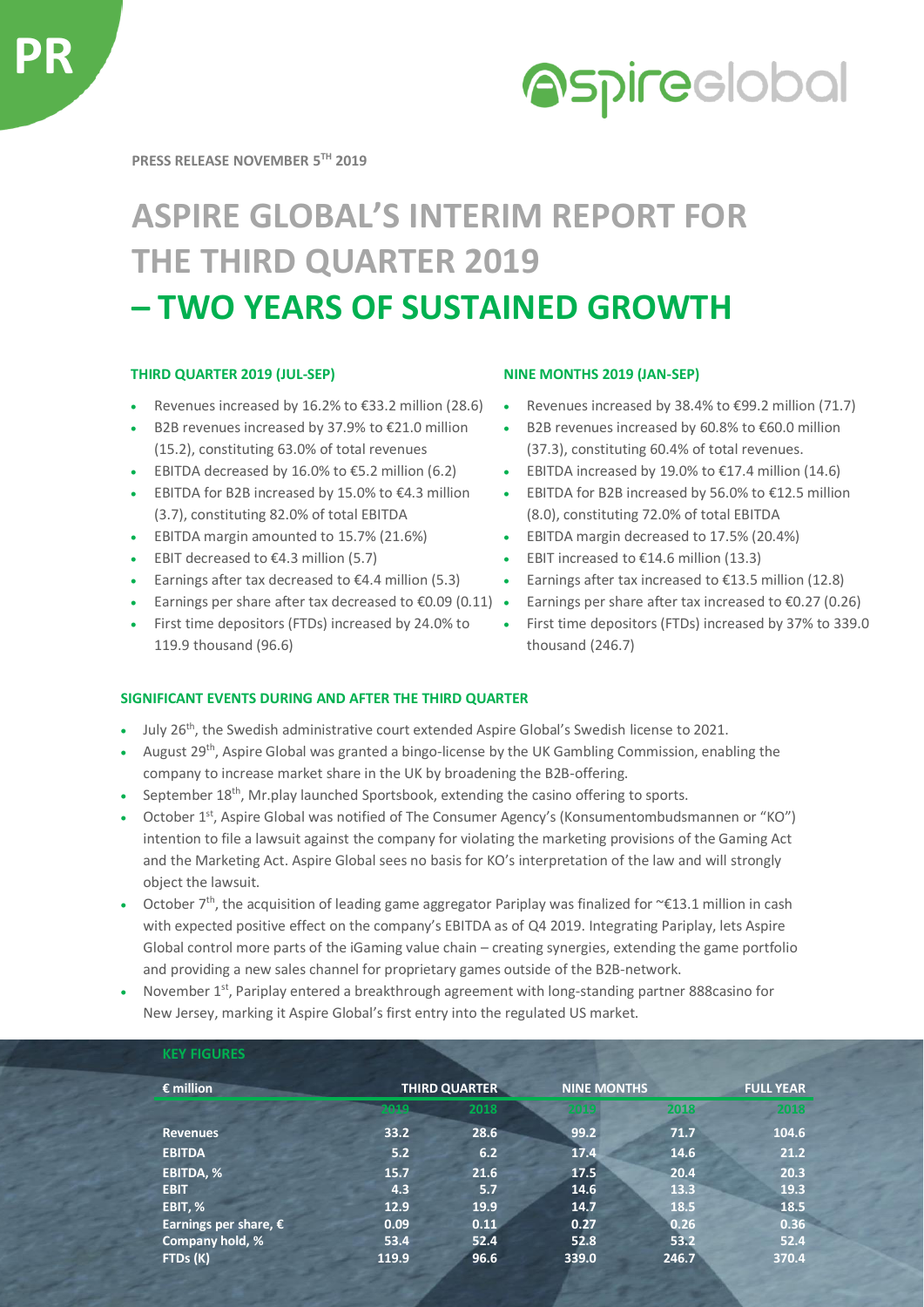

### **A WORD FROM THE CEO**

We are pleased to report the two years of sustained growth, where B2B continued to boost our overall quarterly performance to €33.2 million (28.6), despite lower activity in the UK and other markets as well as the fact that, unlike 2018, there was no World Cup affecting sports revenues. Moreover, after the turn of the quarter Aspire Global signed two new partnerships for brands that will be launched before the year is over, with expected effect in 2020. EBITDA for the third quarter was somewhat lower, €5.2 million (6.2), mainly due to higher marketing expenditure for B2C as we entered a number of new markets outside the EU with expected effect as of 2020, whereas within B2B revenue and expenditure increased more proportionally. Nonetheless, during the two years that passed since the IPO, we have managed to double our revenues and EBITDA, demonstrating a sustained and profitable growth pattern for our shareholders.

#### **Controlling more parts of the value chain**

One of our goals for 2019 was to materialize our game assets, preferably through M&A. In the beginning of October, we completed the acquisition of the leading content provider and game aggregator Pariplay that is now being integrated into the group. The company generated €7.6 million (6.5) with an EBITDA of €1.2 million in the nine-month period and is expected to generate significant growth in 2020 with positive effect on Aspire Global's EBITDA as of the fourth quarter 2019. The transaction allows us to create synergies over the coming years by broadening the game portfolio and providing a channel to distribute proprietary games outside the partner network. Moreover, Pariplay holds a license for New Jersey and last week the company entered a breakthrough agreement with long-standing partner 888casino for New Jersey, marking it Aspire Global's first entry into the regulated US market. The event was in line with our M&A-strategy and we look forward to realizing the full potential of the opportunity.

#### **Extending our market presence**

In addition to extending our control over the value chain, we are broadening our market presence within and outside of the EU, with at least three new markets launches for 2019 and 2020, respectively. We continue to focus on regulated markets, which comes with great opportunities as well as significant challenges. We are constantly adjusting routines and tools to comply with local regulations and we are hoping to streamline these processes going forward. We recently implemented a number of extensive internal procedures within Anti Money Laundry and Responsible Gaming in the UK to ensure full compliance with the new requirements, as well as changes in the Dutch offering as part of the preparations for coming regulation in the Netherlands, expected in a year from now.

#### **Focus forward**

Despite the ongoing transformation of the iGaming industry and the various regulatory changes that tend to affect activity in the short-term, for instance in the UK, Aspire Global continues to sustain a strong and profitable growth. We are able to do so thanks to a wide market presence, a differentiated partner portfolio and a broad offering – most recently through the acquisition of Pariplay, the integration of which will help us to capitalize further on our game assets. Thanks to our solid balance sheet, we are also able to continue the search for additional M&A-opportunities. All in all, we remain confident in our ability to meet our financial targets for 2021, €200 million in revenues and €32 million in EBITDA.

Tsachi Maimon, CEO